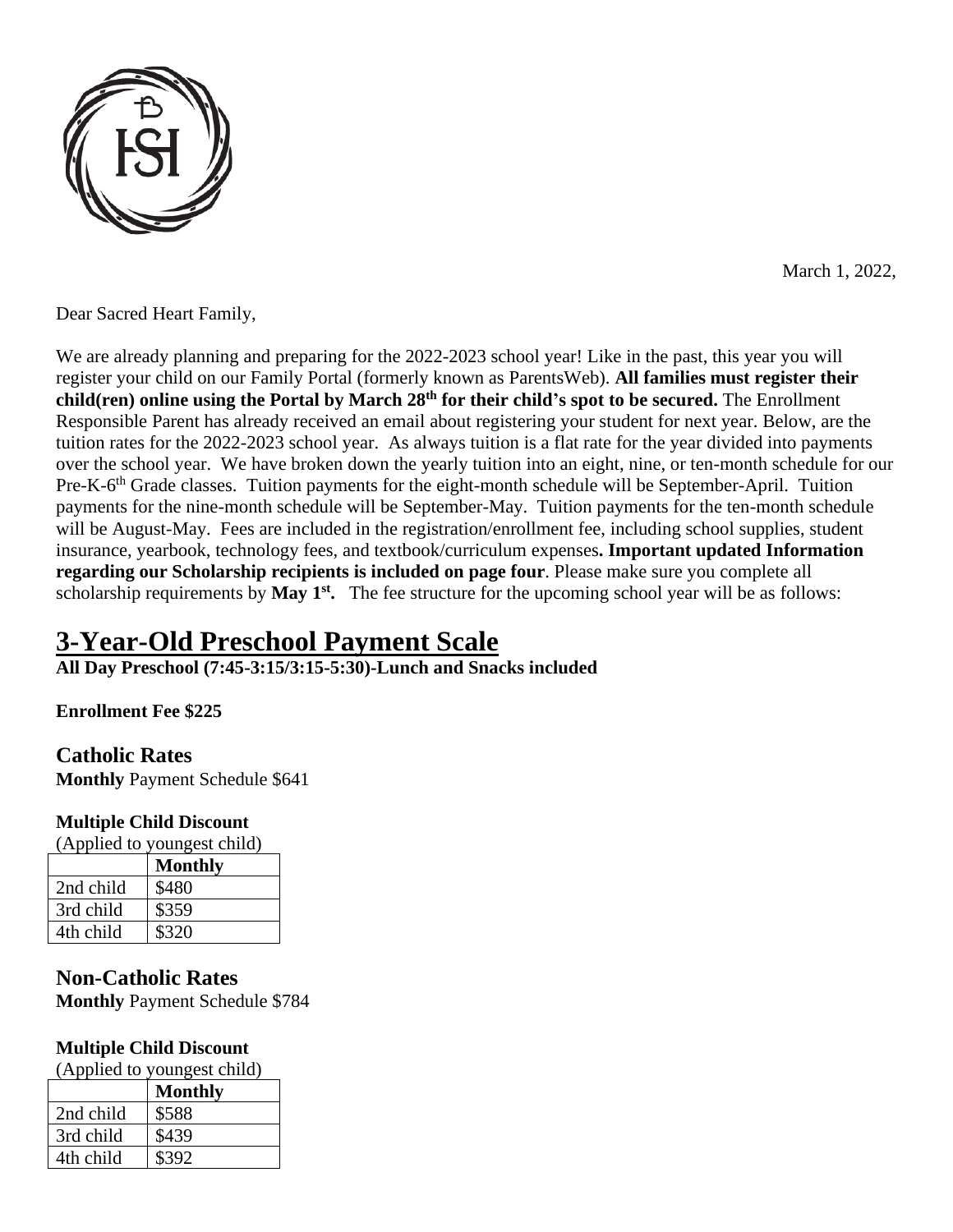# **Half Day 3-Year-Old Preschool Payment Scale**

**Half Day Preschool (7:45-11:30)-Lunch included (Aftercare is NOT an option)**

#### **Enrollment Fee \$225**

#### **Catholic Rates**

**Monthly** Payment Schedule \$350

#### **Multiple Child Discount**

(Applied to youngest child)

|           | <b>Monthly</b> |
|-----------|----------------|
| 2nd child | \$262          |
| 3rd child | \$196          |
| 4th child | \$175          |

### **Non-Catholic Rates**

**Monthly** Payment Schedule \$420

#### **Multiple Child Discount**

(Applied to youngest child)

|           | <b>Monthly</b> |
|-----------|----------------|
| 2nd child | \$315          |
| 3rd child | \$235          |
| 4th child | \$210          |

## **Pre-Kindergarten- 6 th Grade Tuition**

**Enrollment Fees Pre-K-6th-\$325 Catholic Rates Yearly Total-\$4,082**

|             |                  |                 | Aug. Sept. Oct. Nov. Dec.          |       |                | Jan.  | Feb.          | Mar.  | Apr.  | May   |       |
|-------------|------------------|-----------------|------------------------------------|-------|----------------|-------|---------------|-------|-------|-------|-------|
| <b>PK-6</b> | \$0              |                 | $$510$   \$510                     | \$510 | \$510          | \$510 | \$510         | \$510 | \$510 | \$0   |       |
|             |                  |                 |                                    |       |                |       |               |       |       |       |       |
|             |                  |                 | <b>Nine Month Payment Schedule</b> |       |                |       |               |       |       |       |       |
|             |                  |                 | Aug. Sept. Oct. Nov. Dec.          |       |                | Jan.  | Feb.          | Mar.  | Apr.  | May   |       |
| <b>PK-6</b> | \$0 <sub>1</sub> | \$454           | \$454                              |       | $$454$   \$454 | \$454 | $$454$ $$454$ |       | \$454 | \$454 |       |
|             |                  |                 |                                    |       |                |       |               |       |       |       |       |
|             |                  |                 | <b>Ten Month Payment Schedule</b>  |       |                |       |               |       |       |       |       |
|             |                  | Aug. Sept. Oct. |                                    | Nov.  | Dec.           | Jan.  | Feb.          |       | Mar.  | Apr.  | May   |
| <b>PK-6</b> | \$408            | \$408           | \$408                              | \$408 | \$408          | \$408 |               | \$408 | \$408 | \$408 | \$408 |

**Eight** Month Payment Schedule Aug. Sept. Oct. Nov. Dec. Jan. Feb. Mar. Apr. May **PK-6**  $\begin{bmatrix} 80 \\ 43 \end{bmatrix}$  \$643  $\begin{bmatrix} 8643 \\ 8643 \end{bmatrix}$  \$643  $\begin{bmatrix} 8643 \\ 8643 \end{bmatrix}$  \$643  $\begin{bmatrix} 8643 \\ 8643 \end{bmatrix}$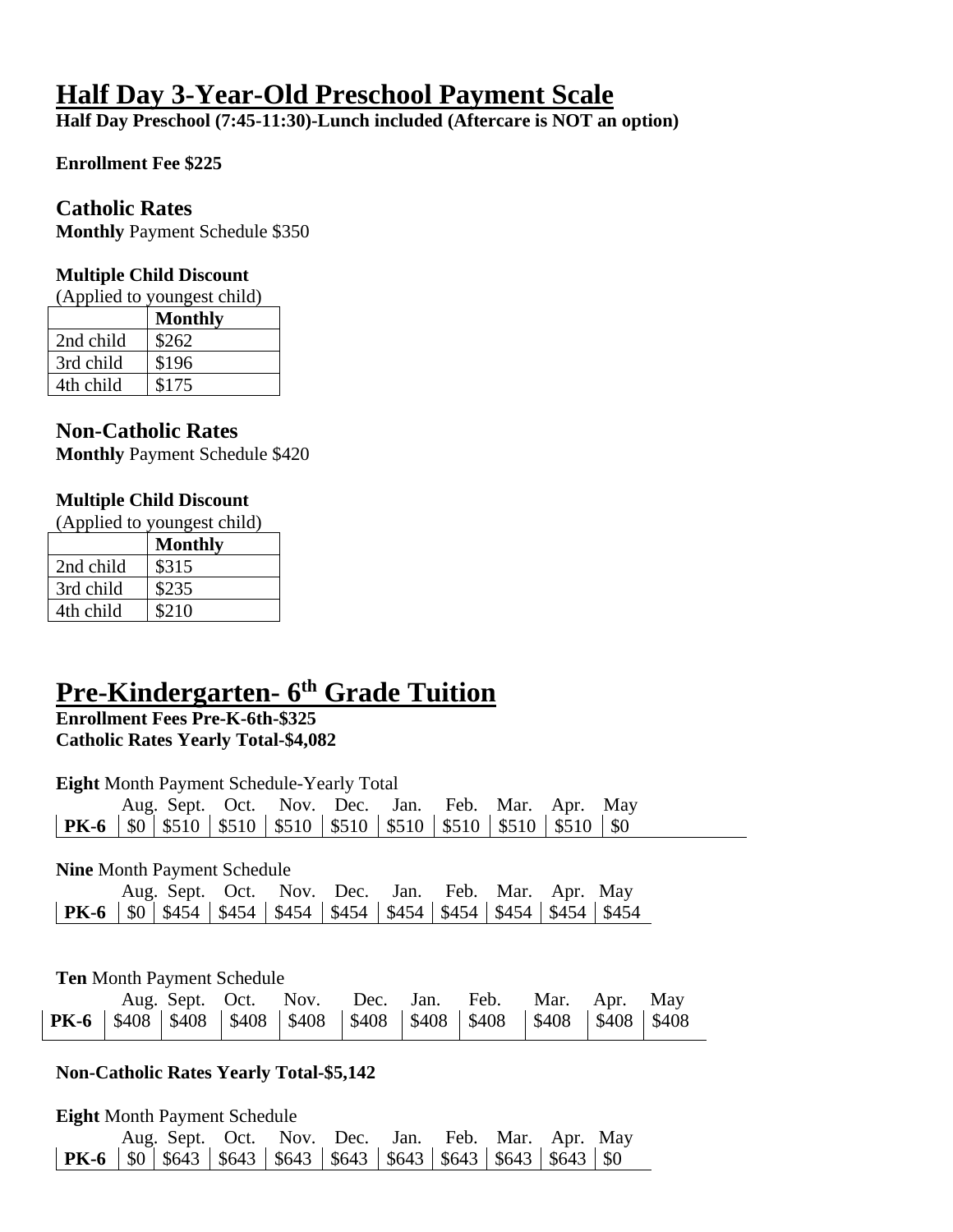#### **Nine** Month Payment Schedule

|                                                                                           | Aug. Sept. Oct. Nov. Dec. Jan. Feb. Mar. Apr. May |  |  |  |  |
|-------------------------------------------------------------------------------------------|---------------------------------------------------|--|--|--|--|
| <b>PK-6</b>   \$0   \$571   \$571   \$571   \$571   \$571   \$571   \$571   \$571   \$571 |                                                   |  |  |  |  |

**Ten** Month Payment Schedule

|                                                                                             |  | Aug. Sept. Oct. Nov. Dec. Jan. Feb. Mar. Apr. May |  |  |  |  |
|---------------------------------------------------------------------------------------------|--|---------------------------------------------------|--|--|--|--|
| <b>PK-6</b>   \$514   \$514   \$514   \$514   \$514   \$514   \$514   \$514   \$514   \$514 |  |                                                   |  |  |  |  |

### **Extended Care**

| (**Extended care is not a part of discount or scholarships**) |                                 |                          |  |
|---------------------------------------------------------------|---------------------------------|--------------------------|--|
| <b>Pre-K-6</b> $(3:15-5:30)$ : Catholic                       |                                 | $$11/day \quad $125/mol$ |  |
|                                                               | Non-Catholic $$12/day $150/mol$ |                          |  |

#### **Special Needs Rates\***

| Aug.  | Sept. | .Jct  | NOV.  | Dec.  | Jan.  | <b>11</b><br>Heb. | Mar.  | Apr.  | May   |
|-------|-------|-------|-------|-------|-------|-------------------|-------|-------|-------|
| \$800 | \$800 | \$800 | \$800 | \$800 | \$800 | \$800             | \$800 | \$800 | \$800 |

(Must be approved through the school principal to make sure needs can be met by Sacred Heart Catholic School)

### **Enrollment Fees**

(Must be paid to guarantee enrollment.)

**Pre- 3:**\$225 **Pre-K-6th:** \$325

#### **\$650 maximum per family on enrollment fees**

### **Lunches**

#### • **Lunch Program**

Students must have a **prepaid** lunch ticket to eat a school lunch. This lunch ticket needs to be paid by the first day of school if your child is planning on eating school lunches. Parents will receive notice from the school office when a student is getting low on lunch tickets. Your lunch balance can also be found on the Family Portal. If a student runs out of lunches a new lunch ticket will be charged to the family account.

The prices for prepaid student lunch tickets are:

- Students \$4.00 per lunch or \$80 for 20 days
- Adults  $-$  \$6.00

The lunch program is available for all students. SHCS will offer hot lunches Monday – Friday.

**\*There will be no soft drinks allowed in the lunchroom.** 

**\*Fast Food will not be permitted in the lunchroom.** 

**\*Exceptions can be made by teachers and principal only.**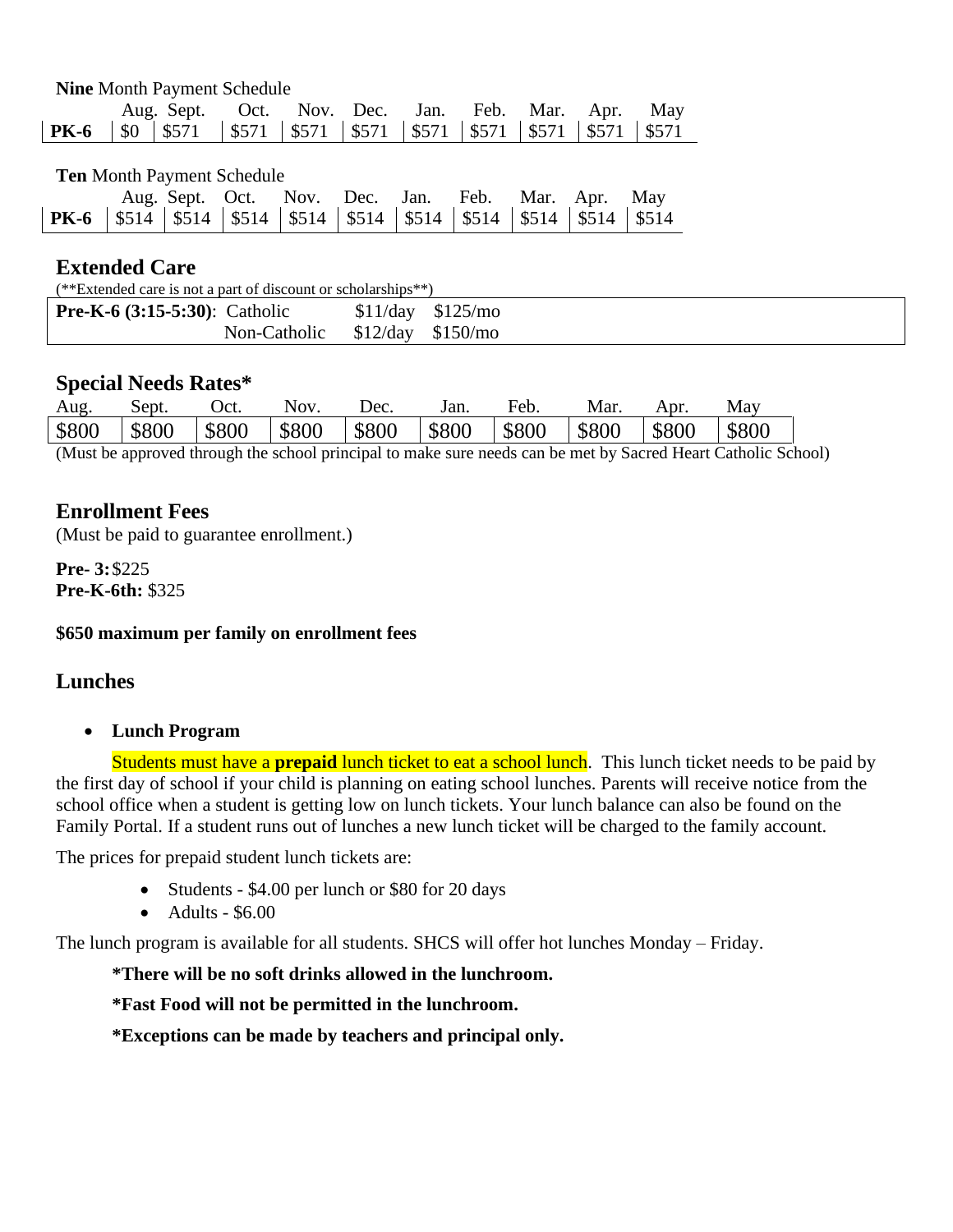## **Multiple Child Discounts**

### **2 nd Child**

Catholic Discount-\$3062 yearly

|                                | 8 month 9 month 10 month |
|--------------------------------|--------------------------|
| $PK-6$   \$383   \$340   \$306 |                          |

Non-Catholic Discount-\$3,858yearly  $8$  month  $10$  month

|     | пюшл | ч<br>пюни | то шошл |
|-----|------|-----------|---------|
| -6. |      |           |         |

#### **3 rd Child**

| Catholic Discount-\$2,279 yearly |                                |  |                          |  |  |
|----------------------------------|--------------------------------|--|--------------------------|--|--|
|                                  |                                |  | 8 month 9 month 10 month |  |  |
|                                  | $PK-6$   \$285   \$253   \$228 |  |                          |  |  |

Non-Catholic Discount-\$2,884 8 month 9 month 10 month PK-6 | \$360 | \$320 | \$288

### **4th Child**

Catholic Discount-\$2,041 yearly 8 month 9 month 10 month  $PK-6$   $$255$   $$227$   $$204$ 

Non-Catholic Discount-\$2,571 yearly

|      | 8 month | 9 month | 10 month |
|------|---------|---------|----------|
| PK-6 | \$321   | \$286   |          |

## **Scholarships**

Scholarships are available for students**. Every person currently receiving financial assistance must complete this process to continue receiving assistance.** Applications for Scholarships **must** be submitted online at [https://online.factsmgt.com/signin/44BTN.](https://online.factsmgt.com/signin/44BTN) This process will cost \$40. There is a limited amount of money budgeted for scholarships so applying for one does not guarantee approval. Scholarships are granted on a basis of need by the scholarship committee.

The forms must be returned by the date provided in the letter to be considered by the committee. Scholarships must be reapplied for yearly.

There are scholarships available for existing students. There is a limited amount of money budgeted for scholarship, so applying for one does not guarantee approval. These applications must be **completed online by May 1st 2022** to be considered. **Families who are on scholarship who do not fill out their applications on FACTS could potentially lose their scholarship.** If you need help with the online process, you can make an appointment with Mrs. Statton and she will assist you.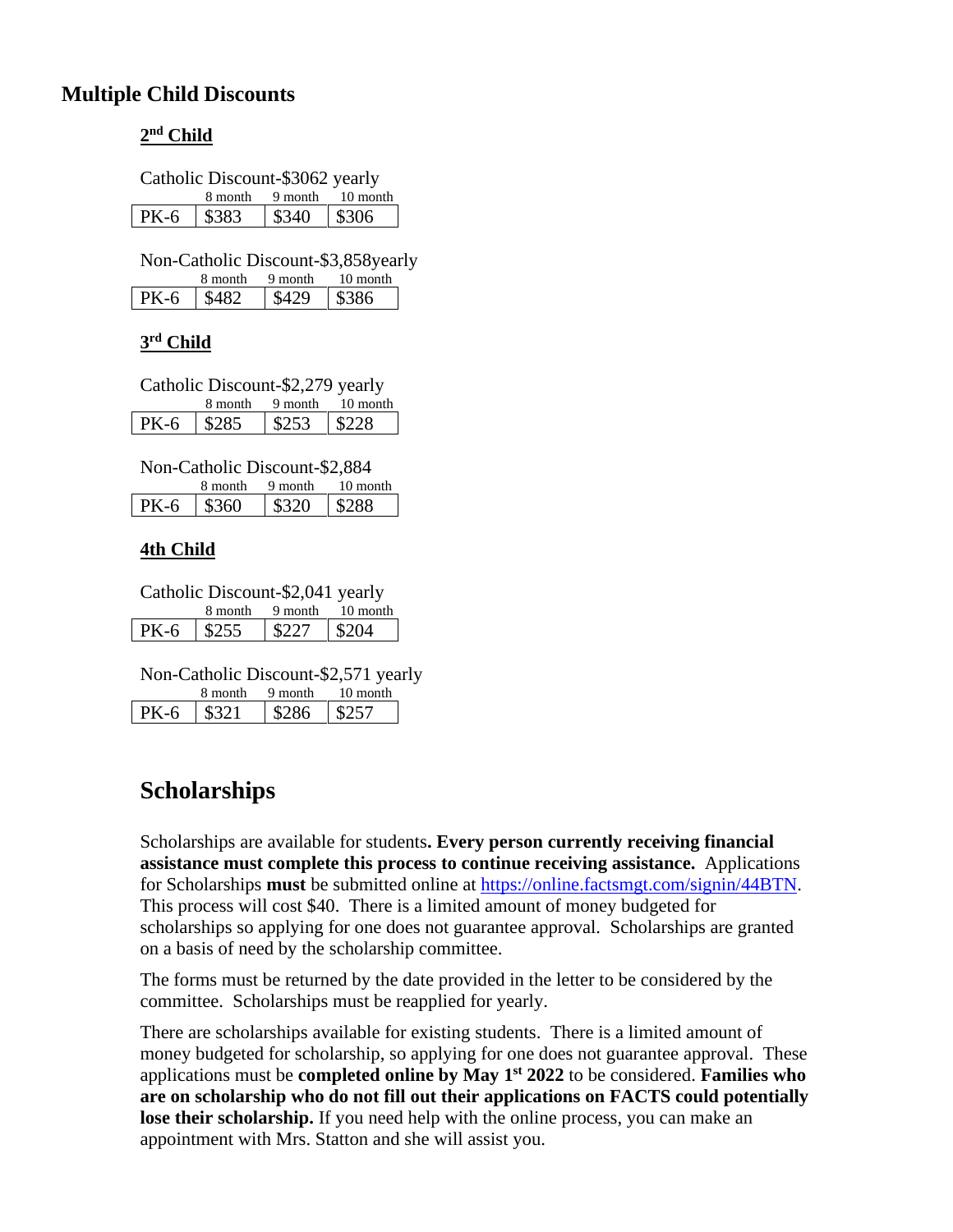Scholarships are awarded in the following order:

- Practicing Catholic families from Sacred Heart Parish with children enrolled in our school.
- Practicing Catholic families from Sacred Heart Parish with the oldest child entering Kindergarten.
- Practicing Catholic families transferring into Sacred Heart Parish with children presently enrolled in a Catholic School.
- Practicing Catholic families with school age children enrolled in Religious Education classes.
- Practicing Catholic families from other parishes.
- Other families.

Families who are awarded scholarships must complete 20 hours of service.

Scholarships are paid on the 10-month tuition schedule.

**Enrollment fees, aftercare, and lunches are not included in any scholarship.**

#### **Scholarship awards are strictly confidential. Please do not even discuss this with your children. Breaking this confidentiality could result in loss of the scholarship.**

All fees must be paid by the first day of the 2022-2023 school year.

Please understand anyone with an outstanding balance from the 2021-2022 school year will not be enrolled until the balance is resolved.

### **STATE LAW REQUIRES:**

**New student enrollment will not be accepted without a Birth Certificate and current shot record.** 

**Students entering Kindergarten will not be enrolled or allowed to attend school without a current shot record.** Kindergarten must have 5 DTP, 4 Polio, 3 Hep B, 2 MMR, 2 Hep A, 1 varicella or a doctor's note stating the child has had the chicken pox.

**Students will not be allowed to attend school unless they follow the immunization requirements.** 

#### **Sacred Heart Catholic School will not accept students who have not been immunized.**

When a child is not planning on returning for the next school year, it is very important that the school is informed. We love our students and would like the opportunity for everyone to have closure. Many of these kids have been here since preschool and we have grown very attached to them. On the business end of things, it is critical to the financial stability of our school that enrollment figures are as accurate as possible. It is difficult to budget and purchase items for the next school year when these numbers change. It is because of this reason; the following policy has been put into place.